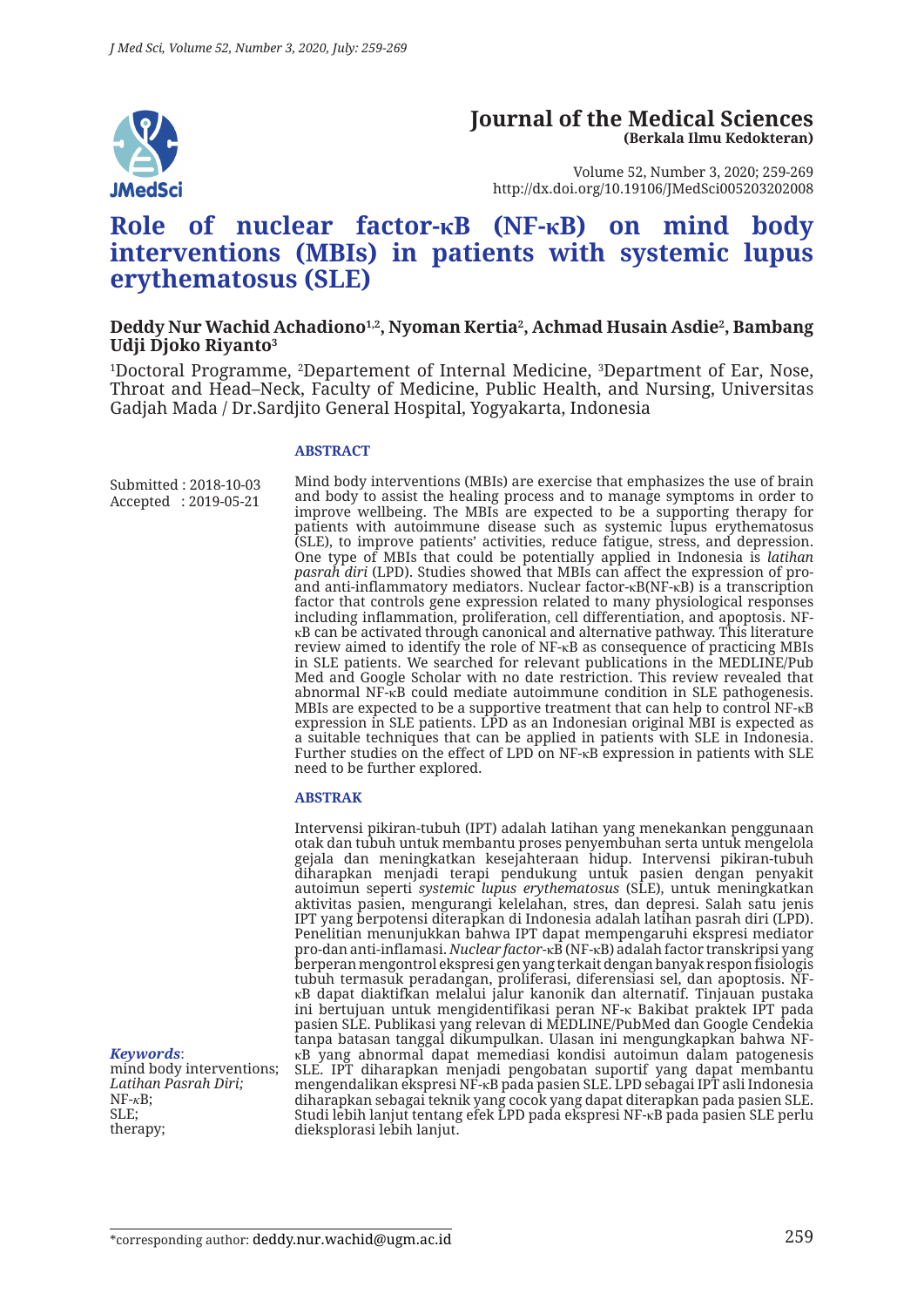## **INTRODUCTION**

Mind body interventions (MBIs) has been broadly defined as a group of therapies that emphasize on the use of brain in conjunction with the body to assist healing process, and is widely used to manage symptoms and improve wellbeing. Hopefully, MBIs can be usedas supporting therapy in patients with autoimmune disease such as systemic lupus erythematosus (SLE) to improve patients' activities and to reduce fatigue, stress, and depression. Several methods inMBIsare*tai chi*, *qigong*, yoga, meditation, and *latihan pasrah diri* (LPD).1,2 Several studies showed that MBIs could affect expression of many pro- and anti-inflammatory mediator.<sup>1,3,4</sup>

Nuclear factor kappa-light-chainenhancer of activated B-cells (NF-κB) controls the expression of many genes that regulates immune response, cell growth, and proliferation; survival and apoptosis; embryogenesis and stress response; and also development of many stimuli.5 Disturbance of NFκB could lead to several autoimmune and inflammatory disorder, or cancer. MBIs therapy in patients with SLE is expectedto affect NF-κB regulation. This review discussesthe potential ofMBIs in improving the condition of patients with SLE through NF-κB regulation based on existing studies.

### **MATERIALS AND METHODS**

A literature searching from MEDLINE/PubMed and Google Scholar database was performed. Keyword used in this strategy were 1) "mind body intervention" OR "latihan pasrah diri", 2) NF-κB, 3) lupus OR "systemic lupus erythematosus". Manual searching was also performed as a supplemental approach to identify additional primary references. Literature searching was limited to publications in English or Bahasa Indonesia with no date restriction.

## **Mind body interventions**

Several commonly used MBI techniques include *tai chi*, *qigong*, yoga, meditation, and LPD. *Tai chi* and *qigong*  are traditional Chinese therapy that combines mental focus, coordinated breathing, and specific posture. *Tai chi* movements can provide self defence and are externally focused, while *qigong* is internally focused. Yoga is originated from ancient Indian philosophy. As practiced in the west, it typically includes physical postures, coordinated breathing, and meditation or relaxation, though there are considerable variability across different schools of yoga with specific interventions. Meditation refers to a broad range of practices that involve training the mind, particularlyto focus on attention. In particular, mindfulness meditation teaches individuals to bring attention to present moment experiences with openness, curiosity, and non judgment.1 LPD use relaxation and dzikr method that done independently and could activate relaxation response. LPD consist of three parts including relax position (tense-relax muscle) that could be done in a seated position or lying down, and not concentrating or consciously regulate breathing. This method is conducted for 15-20 minutes, thus it can be done easily anywhere.<sup>2</sup>

MBIs can be combined with other approaches and cause additional or synergistic effects on overcome inflammation. In particular, the combination of MBIs with pharmacological therapies that target inflammation may enhance the antiinflammatory effects. Effects of MBIs may initially be reflected on the alterations of gene expression profiles and pro-inflammatory signalling. Alterations of inflammatory gene expression can be identified after relatively short interventions and generally seen asthe reduction of pro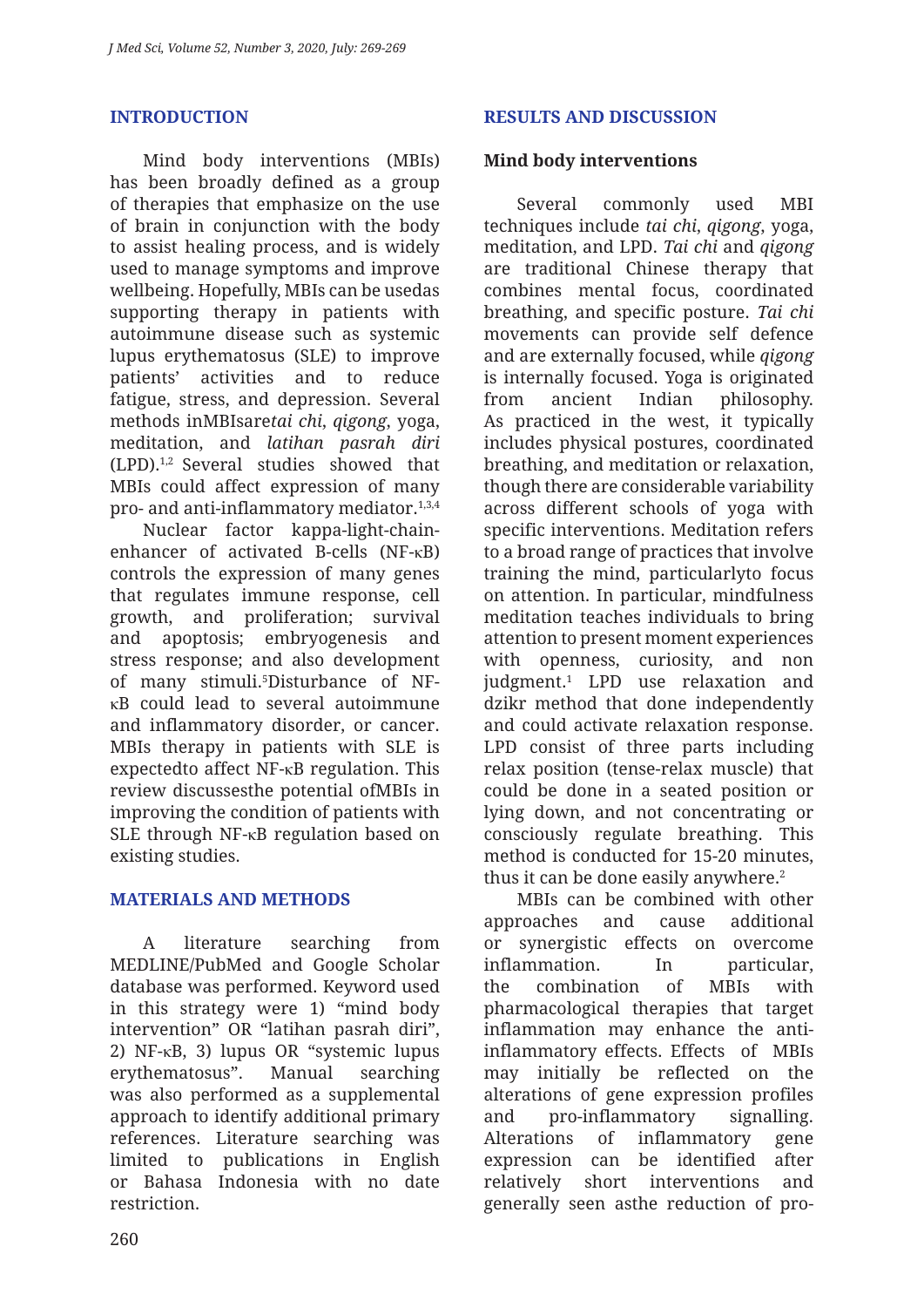inflammatory gene expression in monocyte population. A critical step in research on MBIs is to determine how to maintain the practices and to examine the effects on inflammation and health in longer period.

## **NF-**κ**B as inflammatory mediator**

NF-*κ*B is a transcription factor that controls gene expression related to many physiological responses such as inflammation, proliferation, cell differentiation, apoptosis, response to stress, embryogenesis, and development in response of various stimuli.5,6 NFκB is activated by many inflammatory stimuli including growth factor and infectious agents.5 NF-κB is crucial for health maintaining. The disturbance of NF-κB expression could lead to many autoimmune disorders, malignancies, arthritis, atherosclerosis, and tumors.7

Inflammatory response is activated by various signalling pathway that regulate pro- and anti-inflammatory mediator produced by cells ontissue and recruited leukocytes. Previous study showed that inflammatory signalcan be provided by IL-1, TNF receptors and Toll-like microbial pattern, microbial recognition receptor included in IL-1R group. IL-1 and TNF-α represent basic pattern of pro-inflammatory cytokines. It released immediately byinfected or injured tissue. Tool like receptors (TLRs) recognize microbial molecular pattern known as pattern recognition receptor (PRR).8 However, endogenous ligand could possibly stimulate TLRs during tissue injury or conditions that stimulate inflammation without infection.9 Although structurally different, those receptors use similar mechanism signalling pathway, which include activation of several IκB kinase (IKK) and  $NF - \kappa R^{10}$ 

Recently, two different pathways for NF-κB activation has been recognized, which are canonical and alternative pathway. Canonical pathway is induced by microbial products and pro inflammatory cytokines such as  $\overline{INF\alpha}$ and IL-1. Canonical pathway triggers activation of Rel A or cRelcontaining complex.11 Alternative pathway is activated by TNF-limphotoxin β (TNFSF3) cytokine family,12 B cell activating factors (BAFF and TNFSF13B),<sup>13</sup> and NFκB ligand receptor activator (RANKL dan TNFSF11),<sup>14</sup> but not TNF $\alpha$ <sup>13,15,16</sup> The activation by those factors in alternative pathway will lead to the activation of  $RelB/p52$  complex.<sup>13</sup> The canonical and alternative pathways are distinguished by the different IKK sub unit that activate them. IKK complex consists of IKK $\alpha$  (IKK1) and IKKβ (IKK2) sub units; and a regular IKKγ sub unit (NEMO). IKKβ regulates the activation of canonical pathway through phosphorylation of IκBs that need sub unit IKK $γ$ .<sup>17</sup> IKK $α$  is needed for the activation of alternative pathway through phosphorilation and processing of p100as the precursor of  $p52$ ,<sup>12</sup> and it is IKKβ and IKKγ independents.10

## *NF-κB canonical pathway*

Nuclear factor-*κ*B canonical pathway occurs inresponse to  $TNF\alpha$ and IL-1 signals.TNF $\alpha$  and IL-1 are pro-inflammatory cytokines that has an important role in pathogenesis of chronic inflammatory diseases such as rheumatoid arthritis (RA), inflammatory bowel disease (IBD), asthma, and chronic obstructive pulmonary disease (COPD).18,19 Activation of NF-κB has wide implication on inflammatory diseases,<sup>20</sup> therefore a lot of interest in developing anti-inflammatory drugs that target NFκB.6

Other than the association with canonical pathway, the activation of NF-κB is related to existence of Rel-A or cRel-containing complex in inflamed tissue. Several studies showed that the production of pro-inflammatory cytokines and chemokine in disease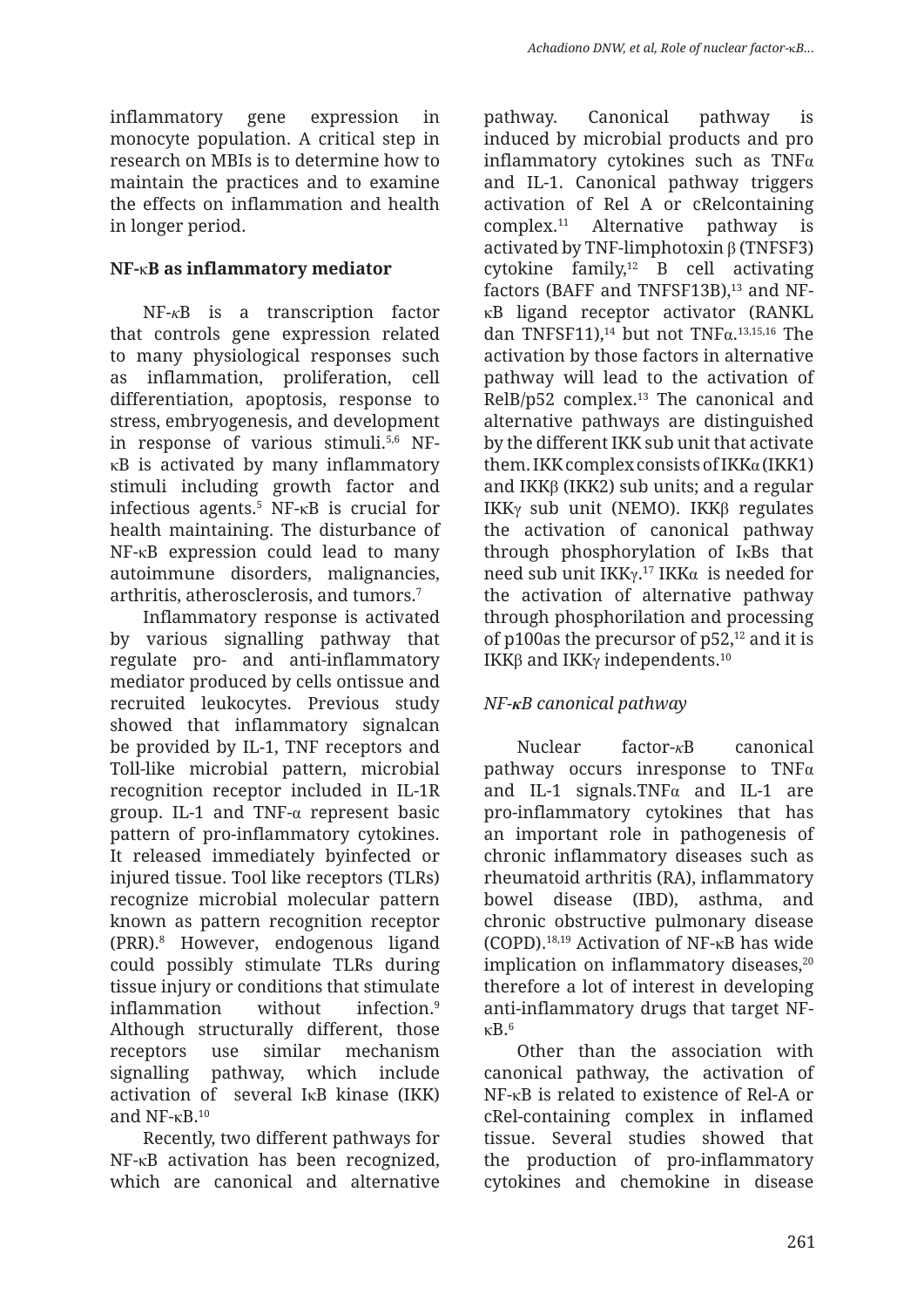tissue depend on NF-κB. The trial using fibroblast-like synoviocytes from RA patients could be used as an example.21 However, NF-κB activation does not always turn into pro-inflammatory and have a complex role in inflammatory response. The role of RelA as a critical effectors of canonical pathway has already been shown in a study using RelA and IKKβ knockout mice.<sup>22</sup> Another study using gene knockout has shown that NF-κB protein has both pro- or antiinflammatory roles. Homodimer of NFκB p50 subunit inhibited NF-κB target gene and inflammation.23 The complex ofp50 homodimer was also found in resting T-cell and the reduced expression could be seen after T-cell activation. Over expression of p50 could also inhibit IL2 expression in T-cell,<sup>24</sup> although increased p50 expression was also reported to suppress  $TNF\alpha$  production.<sup>23</sup> Another study also showed that antiinflammatory role of p50 homodimer in septic shock targets of canonical pathway through IKK<sub>B.25</sub> Anti-inflammatory role of NF-κB directly inhibitedthe expression of pro-inflammatory genes and manipulated anti-inflammatory cytokines expression or activation such as IL-10.

Apoptosis is an important mechanism to inhibit prolonged inflammation. Neutrophil apoptosis happened during inflammation. Activation induced cell death (AIDC) from specific T-cell antigen is important mechanisms that limit inflammation and immune response.<sup>26</sup> NF-*κ*B palys a role in neutrophil proapoptosis during inflammation,<sup>27</sup> which could in volve in anti-inflammatory mechanism of NF-κB during acute inflammation. Nevertheless, NFκB also playa role in mechanism to prevent pathogen-induced apoptosis in macrophage.28 In this context, NF-κB possibly has pro-inflammatory effect by extending macrophage active phase.

## *Alternative pathway*

Alternative pathway is characterized by phosphorilation of p100 by IKK $\alpha$  that will activate RelB or p52 heterodimer. Other kinase that activate  $IKK\alpha$  has been identified as NF-κB inducing kinase (NIK).<sup>12</sup> Genetic study in mice showed an important role of alternative pathway in lymphoid organogenesis and lymphocyte B cell functions.12,13 NF-κB inducing kinase(NIK) activation triggers phosphorylation and proteosomal process ofNF-κB2 p100 precursor into mature p52 subunit through an IKK $\alpha$ dependant process.13 Sub sequently, p52 undergo dimerization with Rel-B that shows up as nuclear RelB/p52 DNA binding activity and regulates different class of genes.29 Recent study showed that synthesis of alternative pathway constituent, RelB and p52, are controlled by IKKβ-IκB-RelA: p50 canonical pathway signalling.14 Cell differentiation or development that being stimulated by the activation of BAFF, RANKL or lymphotoxin-α activates alternative pathway.30

## **NF-**κ**B in systemic lupus erythematosus**

Systemic lupus erythematosus (SLE) is an autoimmune disease with immune response abnormalities in B-cell, T-cell, and monocyte. These abnormalities cause polyclonal B-cell activation, increased antibody producing cells and antibody production, hypergammaglobulinemia, and immune complex formation. The main pathway is through auto antibody activation and B cell differentiation due to uncontrolled help of T-cell. B-cell activation is increased in active SLE. T-cell abnormality in SLE decreased T-cell number, possibly due to antilymphocyte antibody that will lead to the disruption of B-cell and cause increased antibody production.31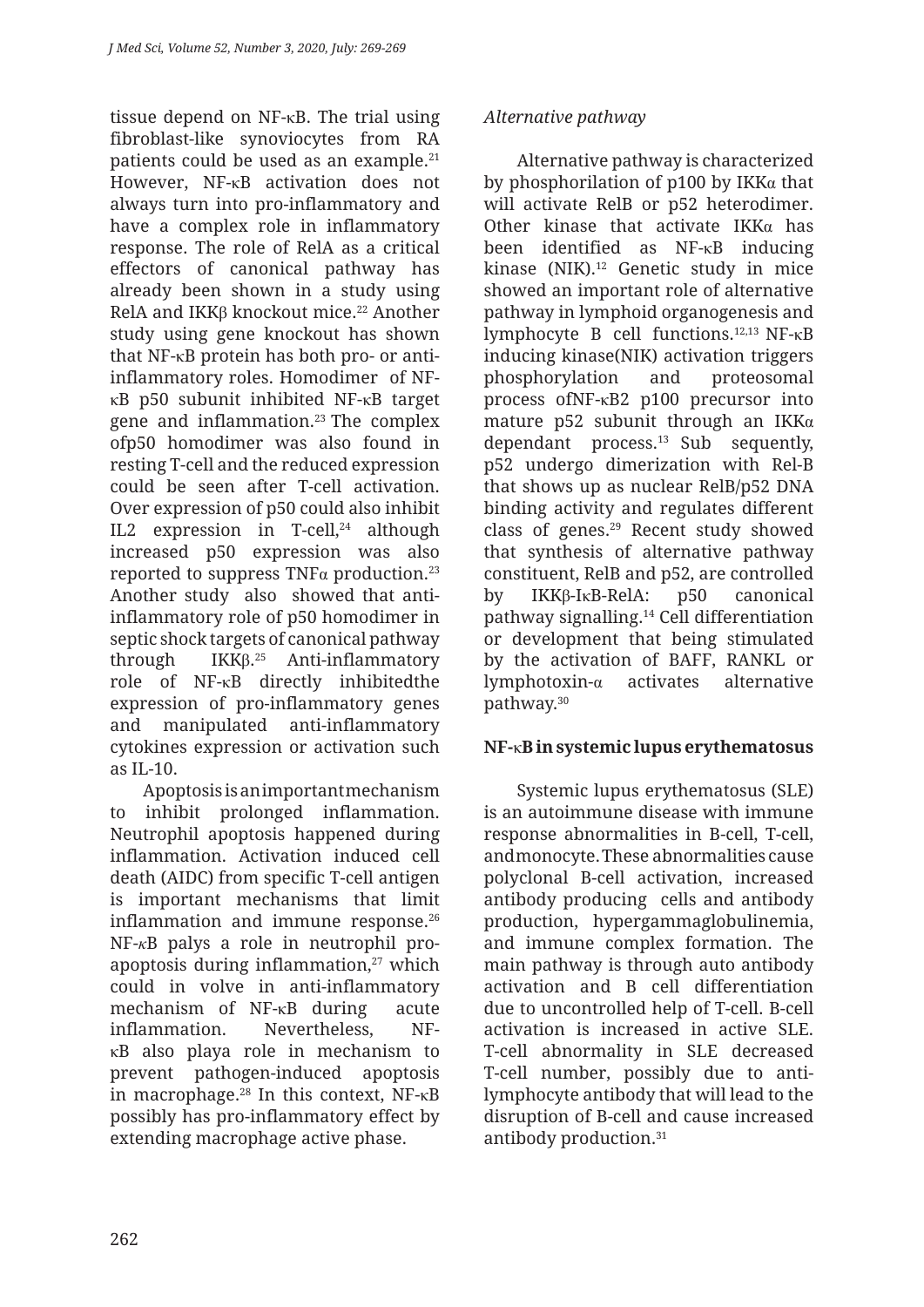Natural immune systems also play an important role in autoimmunity. An abnormal stimulation of natural immunity affects SLE immune opathogenesis through TLR. Apoptosis in patients with SLE leads to the introduction and internalization of nucleus self-antigen through B-cell receptor. It also activates TLR7 at B-lymphocyte endosome and support its role in auto antibody production. RNA complex will enter plasmacytoid dendritic cells (pDCs) through Fc receptor, leading to INF-α emergence that affect thedevelopment, progressiveness, and pathogenesis of SLE.32

TLR7 and TLR9 induce signal transduction via myeloid differentiation primary response 88 (MyDD88) protein, which expressed in endosomal compartment. This protein will interact with interleukin-1 receptor-associated kinase ¼ (IRAK1/4) and TNF receptorassociated factor 6 (TRAF6), and create a complex. Furthermore, IRAK1 and TRAF6 will detach from the complex and interact with IKKβ kinase (Iκβ kinase), which will activate NF-κB leading to gene expression of pro-inflammatory cytokines and chemokines.32

NF-κB has animportant role in immune response towards infection; however, disrupted NF-κB activation could be the initiation factor for inflammatory disease. The activation of NF-κB is crucial in inflammatory mediator production such as ROS and iNOS, and also emergence of symptoms.33 NF-κB has been known involves in autoimmune disease pathogenesis such as RA (rheumatoid arthritis), type I diabetes, multiple sclerosis, and SLE.31

NF-κB targets gene that involved in the development, maturation, activation, and differentiation of lymphocyte, and in inflammatory function of natural immune cells. NF-κB family includes NFκB1 (p50/p105), NF-κB2 (p52/p100), p65 (RelA, RelB, and c-Rel).<sup>32</sup> NF- $\kappa$ B increase the involvement of T-celland B-cell in SLE pathogenesis.<sup>31</sup> Many evidences showed the important role of NFκB in maturation and development of dendritic cell and lymphocyte. Abnormal NF-κB signal leads to T-cell autoreactive activation, which is important in SLE and plasma cell development.<sup>32</sup>

Existing studies showed that NFκB involved in renal inflammation pathogenesis that caused by infection, injury, or autoimmune factors. NF-κB was also known to have an involvement in nephritic lupus pathogenesis, one of the most common complication in SLE and could reduce patients' survival rate. Nephritic lupus is characterized by autoimmune complex deposition in glomerulus that leads to kidney inflammation. Nephritic lupus patients experience increased NF-κB expression and activation in mesangial cells and glomerular endothelial, along with increased inflammatory cytokines.33

IKKβ inhibition leads to reduce the inflammatory mediators' induction due to hypoxia at kidney tubular cells. Selective IKK inhibitor, Bay11-7082, improve nephritic lupus in mouse by inhibiting NF-κB and inflammasome NLRP3.34 Genes that are known to encode 2 negative regulator of NF-κB, A20 (TNFAIP3) and A20-binding inhibitor NFκB1 (ABIN1/TNIP1), also has correlation with lupus and nephritic lupus diseases.<sup>35</sup> A20 is an enzyme that transforms into ubiquitin and inhibits activation of NFκB related to immune and inflammation stimuli. ABIN1 is ubiquitin bound protein that inhibit NF-κB signal by facilitating A20 action and disrupting IKK activation. A20 deficiency in human and animal model is correlated with inflammatory and autoimmune disease, including lupus.36 Genetic studies in human and animal showed the ABIN1 involvement in nephritic lupus. Mouse with inactive ABIN1 showed different NF-κB activation and undergo lupus-like autoimmunity and symptoms similar to nephritic lupus in human.35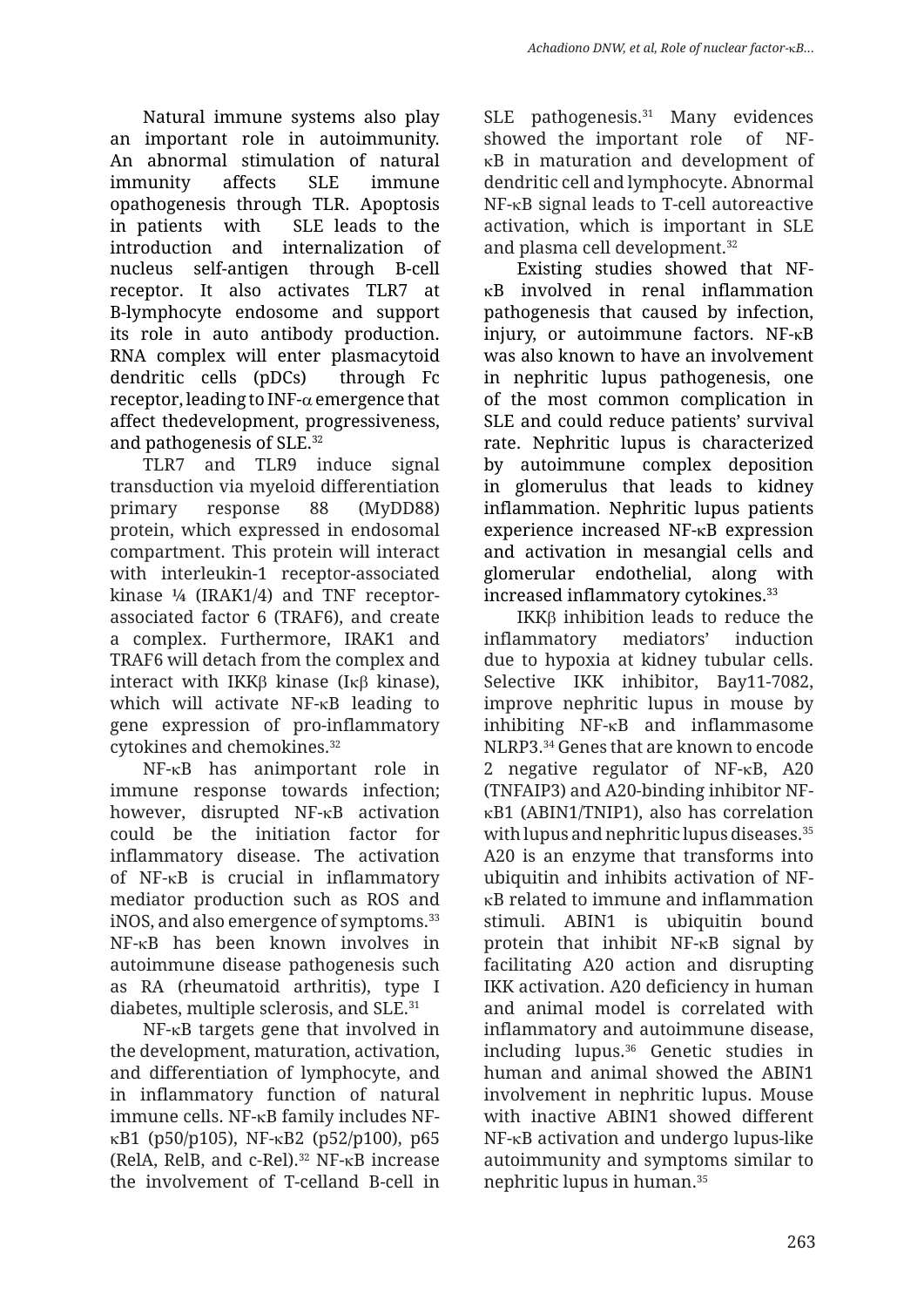NF-κBinducing kinase (NIK) mediate non canonical NF-κB cascade from several TNF members, including BAFF, TWEAK, CD40, and OX40 that implies to lupus pathogenesis. Preclinical study showed that NIK inhibition could lead to increase the survival rate, reduce kidney pathology and reduce proteinuria score.37 Thus, NIK inhibition could be used as a potential therapy approach for lupus.

### **The effects of mind body interventions on inflammatory processes: the role of NF-**κ**B**

Alterations of inflammation processes are thought to affectthe symptoms and conditions that responsive to MBIs, including fatigue, depression, and pain. The most common inflammatory markers assessed in MBIs trials are C reactive protein (CRP), a well established marker of inflammatory activity. A previous meta analysis reported that patients treated with various types of MBIs for eight to twelve weeks had decreased circulating level of CRP.3 Several evidences showed that *tai chi* or *qigong*, and possibly yoga, which incorporate physical activity components, are more likely to reduce the CRP levels, relative to meditation.<sup>1,3</sup>

CRP is partlyregulated by IL-6. Patients who did *tai chi* showed IL-6 reduction at 16 weeks and followed by CRP reductionsat 24 weeks.<sup>38</sup> A total of 12 trials examining the effects of MBTs/MBIs (*tai chi* or *qigong*, yoga, and meditation) on circulating proinflammatory cytokine IL-6found that IL-6 did not consistently change following the practice of these various MBIs. Yoga gave effect in the reduction of IL-6 in patients with heart failure. *Tai chi*/*qigong* or meditation did not affect the IL-6 level in circulation.3

The effect of MBIs on the changes of circulating inflammatory markers level might be due to the release of cytokines such as IL-6 from non immunecell for example adipose tissue. Evaluation of the specific effect of MBIs on circulating inflammatory markers secreting immune cells was determined by various cellular assays to measure the production of IL-6, TNF, and IL1 before and after MBI practice. The studies found that the production of IL-6 and TNF $\alpha$ decrease dafter MBI practice. Irwin *et al*.,39 found that practice of *Tai chi* over 12 or 16 weeks restored the increasing amount (%) of monocyte expressing IL-6, TNF, and co-expressing IL-6 and TNF, significantly.39 Interestingly, *tai chi* practice induced IL-6 and TNF level reduction after 2 months, and the effect maintained over one year during follow up.

Significant life adversity is associated with alterations of gene transcriptional programs expressed under basal condition in circulating immune cells. Genome wide transcriptional profiling of leukocytes from individuals experiencing a range of life adversities showed a common pattern of increased expression of pro-inflammatory genes, which often accompanied by focal suppression of genes involved in innate antiviral responses. Bioinformatics analyses of these gene expressions identified specific transcription factors as potential mediators of this transcriptional shift, and foundactivation of pro-inflammatory NF-κBs / relfamily transcription factors (TFs) and GATA family TFs, decreased activity of interferon response factors (IRFs) and glucocorticoid receptor that antagonize NF-κB and reduce inflammation. Results of genomic inflammatory markers examination consistently indicated decreased inflammatory gene expression profiles, especially reduction of NF- $\kappa$ B activity.<sup>40</sup> These effects were seen in yoga, *tai chi*, and meditation, and occurred in diverse populations.

Several studies found that MBIs were able to restore leukocyte transcriptional alterations including activation of genes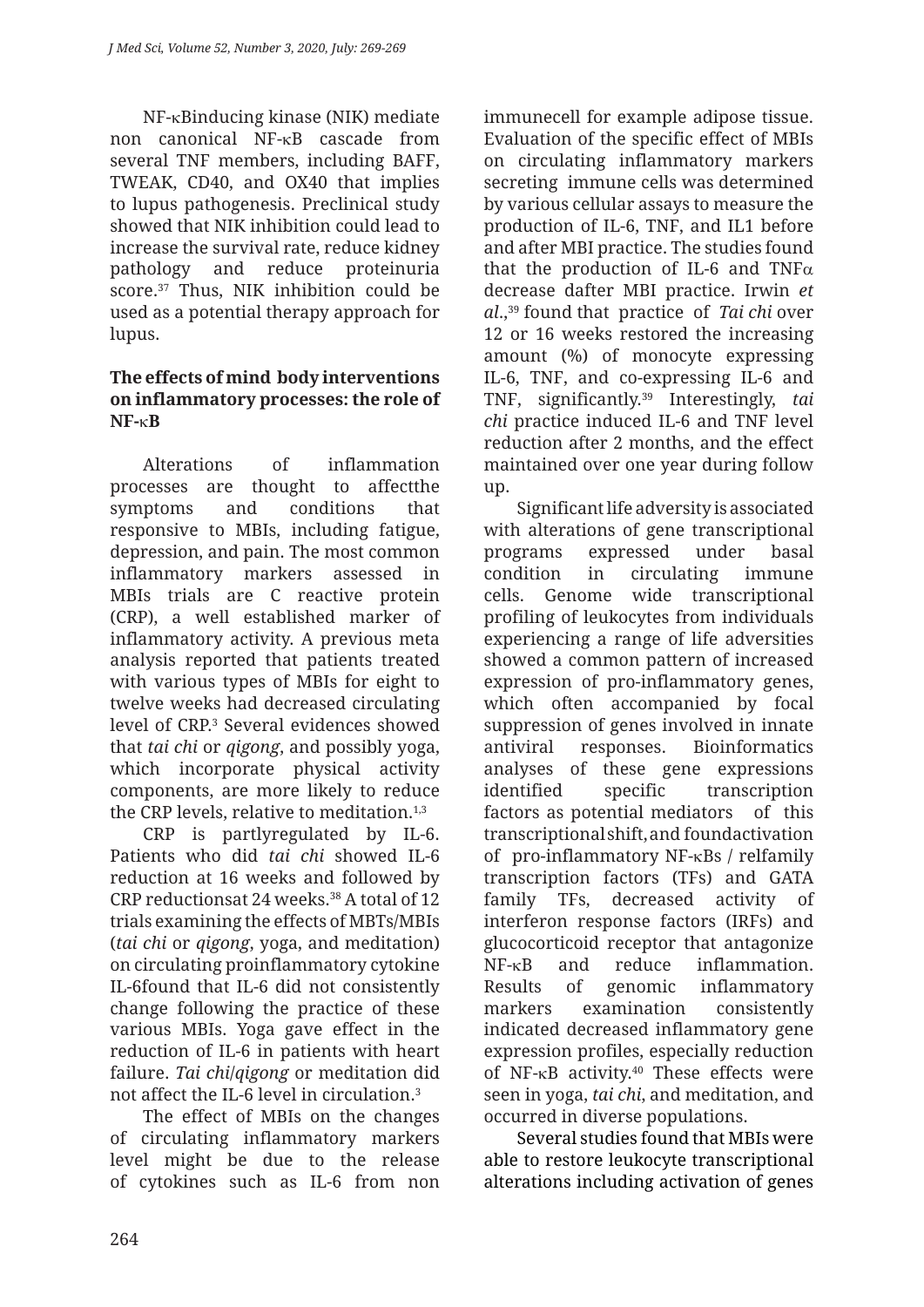regulated by the pro-inflammatory NFκB. Irwin *et al.*41 showed that *tai chi*  caused decreased inflammatory gene expression, similar to the effects of meditation and yoga. A study inolder adult individuals with insomnia showed that *Tai chi* can also induced down regulation of genes transcriptions involved in immunological activation and inflammation (e.g., IL 6, IFNGR 1, CD 69, FOSB, FOS, IFNG, JUNB, IL8, IL18, PTGS2).41

MBIs are associated to thedecreasing in sympathetic activity and increasing in parasympathetic activity, reflecting greater sympathovagal balance. Sympathovagal balance is thought to reduce inflammation via decreased adrenergic signalling and lead to reduce the activity of cAMP response element binding protein family transcription factors, which is consistent with reduced sympathetic nervous system signalling through β adrenergic receptors, in conjunction with decrease in NFκB activity. Similar changes in CREB signalling were found in a yoga trial, which also showed the reduction of NF-κB activity. However, the mediating role of autonomic nervous system in intervention that induces the reduction of inflammation has not been tested. MBIs influence glucocorticoid receptor signalling without affecting cortisol production. It assumed that receptor sensitivity may be modulated by these interventions. Inflammation, in the context of chronic stress, is hypothesized to be due to alterations of glucocorticoid receptor sensitivity. Activity of autonomic nervous system and HPA axis aremodulated by "neural alarm system", which consist of amygdala, dorsal anterior cingulate cortex, anterior insula, and periaqueductal grey (PAG) matter. Neural alarm system regions may be responsive to MBI sand mediate downstream effects of inflammation. MBIs have focused on meditative practices. Mindfulness is associated with alterations in threat related brain regions, including decreased amygdala reactivity and reduced functional connectivity of amygdala. MBIs also influence regulatory areas of brain that modulate activity in threat related regions. MBIs target psychological processes that have been directly and indirectly linked to threat, reward, and regulatory brain regions.42

MBIs also have a role in reducing pro-inflammatory genes expression and NF-κB activity in patients with cancer and other chronic diseases. MBIs practiced by breast cancer patients cause the reduction of depression events and NF-κB level.43 Another study also showed that NF-κB decreased in breast cancer patients experiencing insomnia.39 In elderly, MBIs have been proven to reduce loneliness rate and NF-kB level.<sup>44</sup> Even though the NF-κB expression decreased, but IRF1 activity increased in patients practicing MBIs. Not only in patients but also meditation conducted by caregivers of dementia patients can also improve the quality of mental health.45 MBIs practiced for 9 weeks by patients with inflamatory bowel disease and irritable bowel syndrome could reduce NF-κB expression.46 Previous study found that MBIs could reduce NF-kB expression. 81% of the studies showed the reduction ofgene transcription factor related to inflammation.4

MBIs is ableto fix weak physical condition and mental health, including depression or anxiety disorder. Previous study found that MBIs could reduce stress through inflammation deactivation mechanism involving biological and biomolecular mechanism. Recent study explained that inflammation and antiviral transcription pathway control could induceimmune genes expression. Proper practice of MBIs causethe decreased production of NF-κB and cytokines through down regulation process and lead tostressreduction.4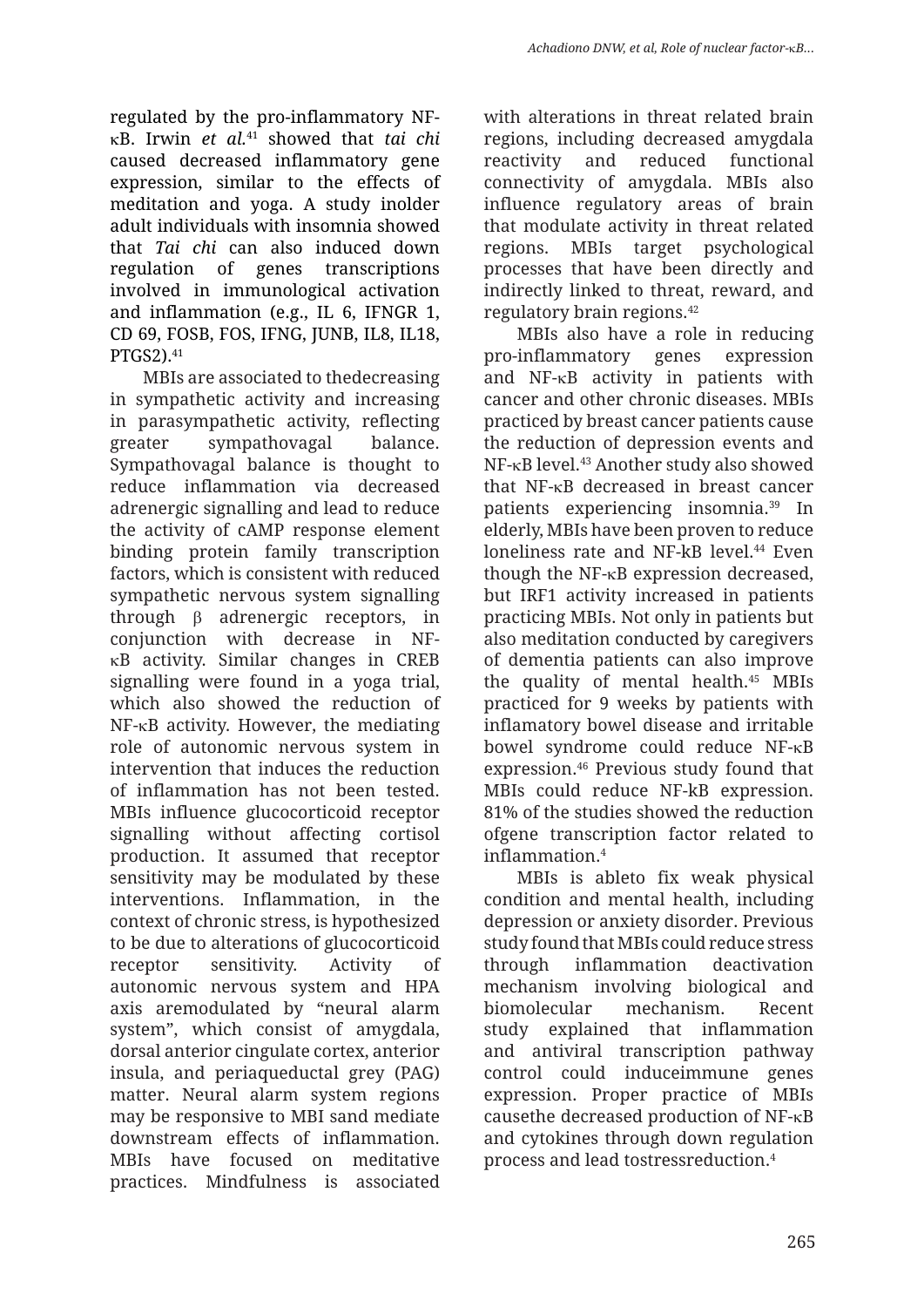## **Mind body interventionsas potential supportive therapy in patients withSLE**

Psychological disorder and physical limitation in patients with lupus are influenced by several factors such as stress, change in lifestyle, and self point of view to the disease. Until now, studies on the effect of MBIs on systemic lupus erythematous are limited.47 One of MBIs program in lupus patients was doneon 1982 by Arthritis Center, South west Arizona University. This study was done in 313 patients with lupus from several centres in the United States of America. Patients were followed up within 2 months. Seven weeks after the practice, patients showed a significant reduction in depression score compared to the onebefore treatment. In addition, a significant increasedof relaxation and practice occurred during follow up.47 A study by Horesh *et al.*<sup>48</sup> On the effect of 8 weeks MBIs therapy in 6 patients with lupus showed the improvement of several aspects, e.g. self point of view to the diseases, including increased of disease acceptance, and decreased of avoidance.48 Therefore, MBIs canincrease the acceptance of patients to the negative physical and emotional condition.

In order to understand the mechanism of the MBIs effect on the patients condition with Lupus, further studies need to be done, especially the role of NF-κB. In SLE pathogenesis, NFκB affect the role of B-cell and T-cell through its role in the development and maturation of dendritic cells. Abnormal NF-κB expression could lead to autoreactive T-cell that trigger plasma cell differentiation and lead to several autoimmune disease.32 From all of previous studies, NF-κB is activated in patients with Lupus, therefore, it can be used as a potential targetfor Lupus therapy.

The potential of MBIs in reducing NF-κB levelin patients with Lupus open an opportunity for further study. *Latihan pasrah diri* is one of MBIs developed and often being used in Indonesia. This technique was developed by a clinician and involving Islamic spiritual element. Majority of Indonesian citizens are moslem, thus this technique might be suitable to be used in Indonesia. In the future, a study onthe effects of LPD as original MBIs from Indonesia in patients with lupus could be done.

## **CONCLUSION**

Disturbance in NF-κB level in the body may facilitate various autoimmune diseases and inflammatory disorders. Abnormal NF-κB signal leads to autoreactive T-cell, which is important in SLE and plasma cell development thus exacerbating autoimmune condition. MBIs are considered to reduce the production of NF-κB and inflammatory cytokines. *Latihan pasrah diri* as Indonesian original MBIs could bepotentially used in SLE patients in Indonesia. Further study on the potential of LPD as a supportive treatment for patients with SLE needs to be done.

## **ACKNOWLEDGEMENT**

We would like to thanks all the parties who contribute to this writing process. We also want to declare that no funding involved on this project.

### **REFERENCES**

1. Bower JE, Irwin MR. Mindbody therapies and control of inflammatory biology: A descriptive review. Brain Behav Immun 2016; 51:1-11.

https://doi.org/10.1016/j.bbi.2015.06.012

2. Dharma DA. Pengaruh latihan pasrah diri terhadap control gula darah pada penderita diabetes mellitus tipe 2 dengan gejala depresi [Thesis]. Universitas Gadjah Mada; 2006.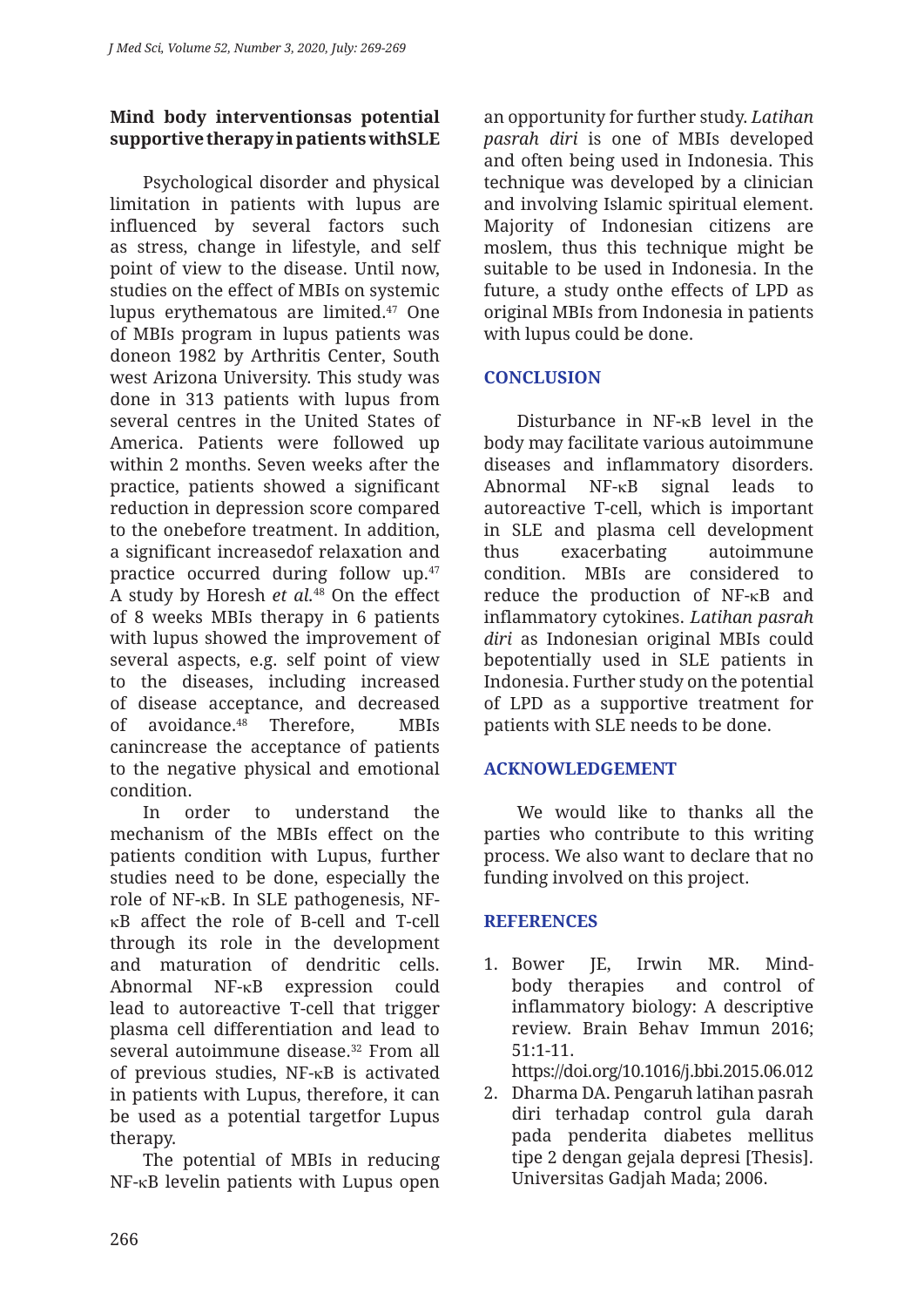- 3. Morgan N, Irwin MR, Chung M, Wang C. The effects of mind-body therapies on the immune system: Metaanalysis. PLoS One 2014; 9(7):1-14. https://doi.org/10.1371/journal. pone.0100903
- 4. Buric I, Farias M, Jong J, Mee C, Brazil IA. What is the molecular signature of mind-body interventions? A systematic review of gene expression changes induced by meditation and related practices. Front Immunol 2017; 8:670.

https://doi.org/10.3389/fimmu.2017.00670

- 5. Baeuerle PA, Henkel T. Function and activation of NF-kappa B in the immune system. Annu Rev Immunol 1994; 12(1):141-79. https://doi.org/10.1146/annurev. iy.12.040194.001041
- 6. Karin M, Yamamoto Y, Wang QM. The IKK NF-κB system: A treasure trove for drug development. Nat Rev Drug Discov 2004; 3(1):17-26. https://doi.org/10.1038/nrd1279
- 7. Westbrook AM, Szakmary A, Schiestl RH. Mechanisms of intestinal inflammation and development of associated cancers: Lessons learned from mouse models. Mutat Res 2011; 705(1):40-59.

https://doi.org/10.1016/j. mrrev.2010.03.001

- 8. Akira S, Uematsu S, Takeuchi O. Pathogen recognition and innate immunity. Cell 2006; 124(4):783-801. https://doi.org/10.1016/j.cell.2006.02.015
- 9. Karin M, Lawrence T, Nizet V. Innate immunity gone awry: Linking microbial infections to chronic inflammation and cancer. Cell 2006; 124(4):823-35.

https://doi.org/10.1016/j.cell.2006.02.016

- 10. Ghosh S, Karin M. Missing pieces in the NF-kB puzzle. Cell 2002; 109(Suppl):S81-96. https://doi.org/10.1016/S0092- 8674(02)00703-1
- 11. Karin M, Ben-neriah Y. Phosphorylation meets ubiquination: the control of NF-kB activity. Annu

Rev Immunol 2000; 18:621-63. https://doi.org/10.1146/annurev. immunol.18.1.621

- 12. Senftleben U, Cao Y, Xiao G, Greten FR, Krahn G, Bonizzi G, *et al.* Activation by IKKa of a second, evolutionary conserved, NF-kB signalling pathway. Science 2001; 293(5534):1495-9. https://doi.org/10.1126/science.1062677
- 13. Bonizzi G, Bebien M, Otero DC, Johnson-Vroom KE, Cao Y, Vu D, *et al.* Activation of IKKα target genes depends on recognition of specific κB binding sites by RelB:p52 dimers. EMBO J 2004; 23(21):4202-10.

https://doi.org/10.1038/sj.emboj.7600391

14. Novack DV, Yin L, Hagen-Stapleton A, Schreiber RD, Goeddel DV, Ross FP, *et al.* The IκB function of NFκB2 p100 controls stimulated osteoclastogenesis. J Exp Med 2003; 198(5):771-81.

https://doi.org/10.1084/jem.20030116

15. Matsushima A, Kaisho T, Rennert PD, Nakano H, Kurosawa K, Uchida D, *et al.* Essential role of nuclear factor (NF)-kappaB-inducing kinase and inhibitor of kappaB (IkappaB) kinase alpha in NF-kappaB activation through lymphotoxin beta receptor, but not through tumor necrosis factor receptor I. J Exp Med 2001; 193(5):631-6.

https://doi.org/10.1084/jem.193.5.631

- 16. Dejardin E, Droin NM, Delhase M, Haas E, Cao Y, Makris C, *et al*. The lymphotoxin-beta receptor induces different patterns of gene expression via two NF-kappaB pathways. Immunity 2002; 17(4):525-35. https://doi.org/10.1016/S1074- 7613(02)00423-5
- 17. Zandi E, Rothwarf DM, Delhase M, Hayakawa M, Karin M. The IkB kinase complex (IKK) contains two kinase subunits, IKKb1 and IKKb2, necessary for IkB phosphorylation and NFkB activation. Cell 1997; 91(2):243-52.

https://doi.org/10.1016/S0092-8674(00)80406-7 18. Holgate ST. Cytokine and anti-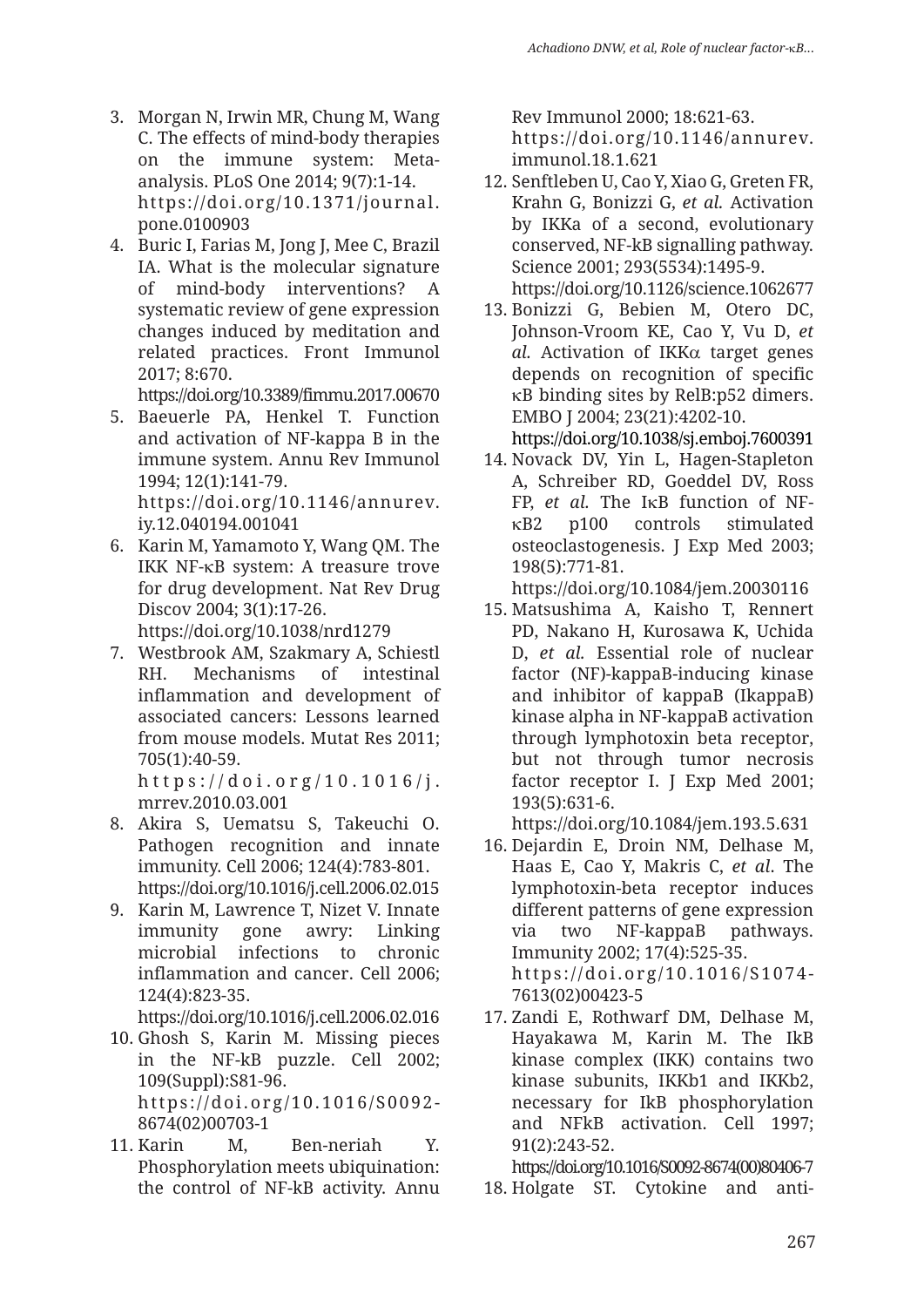cytokine therapy for the treatment of asthma and allergic disease. Cytokine 2004; 28(4-5):152-7.

https://doi.org/10.1016/j.cyto.2004.07.010

19. Williams RO, Paleolog E, Feldmann M. Cytokine inhibitors in rheumatoid arthritis and other autoimmune diseases. Curr Opin Pharmacol 2007; 7(4):412-7.

https://doi.org/10.1016/j.coph.2007.06.001

20. Tak PP, Firestein GS. NF-κB in defense and disease NF-κB: a key role in inflammatory diseases. J Clin Invest 2001; 107(1):7-11.

https://doi.org/10.1172/JCI11830

- 21. Aupperle KR, Bennett BL, Han Z, Boyle DL, Manning AM, Firestein GS. NF-kB regulation by IB kinase-2 in rheumatoid arthritis synoviocytes. J Immunol 2001; 166(4):2705-11. https://doi.org/10.4049/ jimmunol.166.4.2705
- 22. Beg AA, Baltimore D. An essential role for NF-kB in preventing TNFa-induced cell death. Science 1996; 274(5288):782-4.

https://doi.org/10.1126/ science.274.5288.782

23. Bohuslav J, Kravchenko VV, Parry GCN, Erlich JH, Gerondakis S, Mackman N, *et al.* Rapid publication regulation of an essential innate immune response by the p50 subunit of NF-kB. I Clin Invest 1998; 102(9):1645-52.

https://doi.org/10.1172/JCI3877

24. Kang SM, Tran AC, Grilli M, Lenardo MJ. NF-kappa B subunit regulation in nontransformed CD4+ T lymphocytes. Science 1992; 256(5062):1452-6.

https://doi.org/10.1126/science.1604322

25. Greten FR, Arkan MC, Bollrath J, Hsu LC, Goode J, Miething C, *et al.* NFκB is a negative regulator of IL-1β secretion as revealed by genetic and pharmacological inhibition of IKKβ. Cell 2007; 130(5):918-31.

https://doi.org/10.1016/j.cell.2007.07.009

26. Lawrence T, Gilroy DW. Chronic inflammation: A failure of resolution? Int J Exp Pathol 2007; 88(2):85-94.

https://doi.org/10.1111/j.1365- 2613.2006.00507.x

27. Lawrence T, Gilroy DW, Colville-Nash PR, Willoughby DA. Possible new role for NF-kappaB in the resolution of inflammation. Nat Med 2001; 7(1078- 8956):1291-7. https://doi.org/10.1038/nm1201-1291

28. Park JM, Greten FR, Wong A, Westrick

- RJ, Arthur JS, Otsu K, *et al.* Signalling pathways and genes that inhibit pathogen-induced macrophage apoptosis-CREB and NF-κB as key regulators. Immunity 2005; 23(3):319-29. https://doi.org/10.1016/j. immuni.2005.08.010
- 29. Basak S, Shih VF-S, Hoffmann A. Generation and activation of multiple dimeric transcription factors within the NF-kB signalling system. Mol Cell Biol 2008; 28(10):3139-50. https://doi.org/10.1128/MCB.01469-07
- 30. Hayden MS, Ghosh S. NF-κB in immunobiology. Cell Res 2011; 21:223-44. https://doi.org/10.1038/cr.2011.13
- 31. Fernandez-Gutierrez B, Miguel S De, Morado C, Jover JA. Defective early T and T-dependent B cell activation in systemic lupus erythematosus. Lupus 1998; 7:314-422.

https:// $d$ oi. org/10.1191/096120398678920226

32. Mishra RK. Involvement of NFκB signalling pathway in the pathogenesis of systemic lupus erythematosus. Nephrology 2016; 2(1):9-13.

https://doi.org/10.17140/NPOJ-2-112 33. Zhang H, Sun SC. NF κB in

inflammation and renal diseases. Cell Biosci 2015:1-12. https://doi.org/10.1186/s13578-015-0056-4

34. Zhao J, Zhang H, Huang Y, Wang H, Wang S, Zhao C, *et al.* International Immunopharmacology Bay11-7082 attenuates murine lupus nephritis via inhibiting NLRP3 in flammasome and NF-κB activation. Int Immunopharmacol 2013; 17(1):116-22. https://doi.org/10.1016/j.